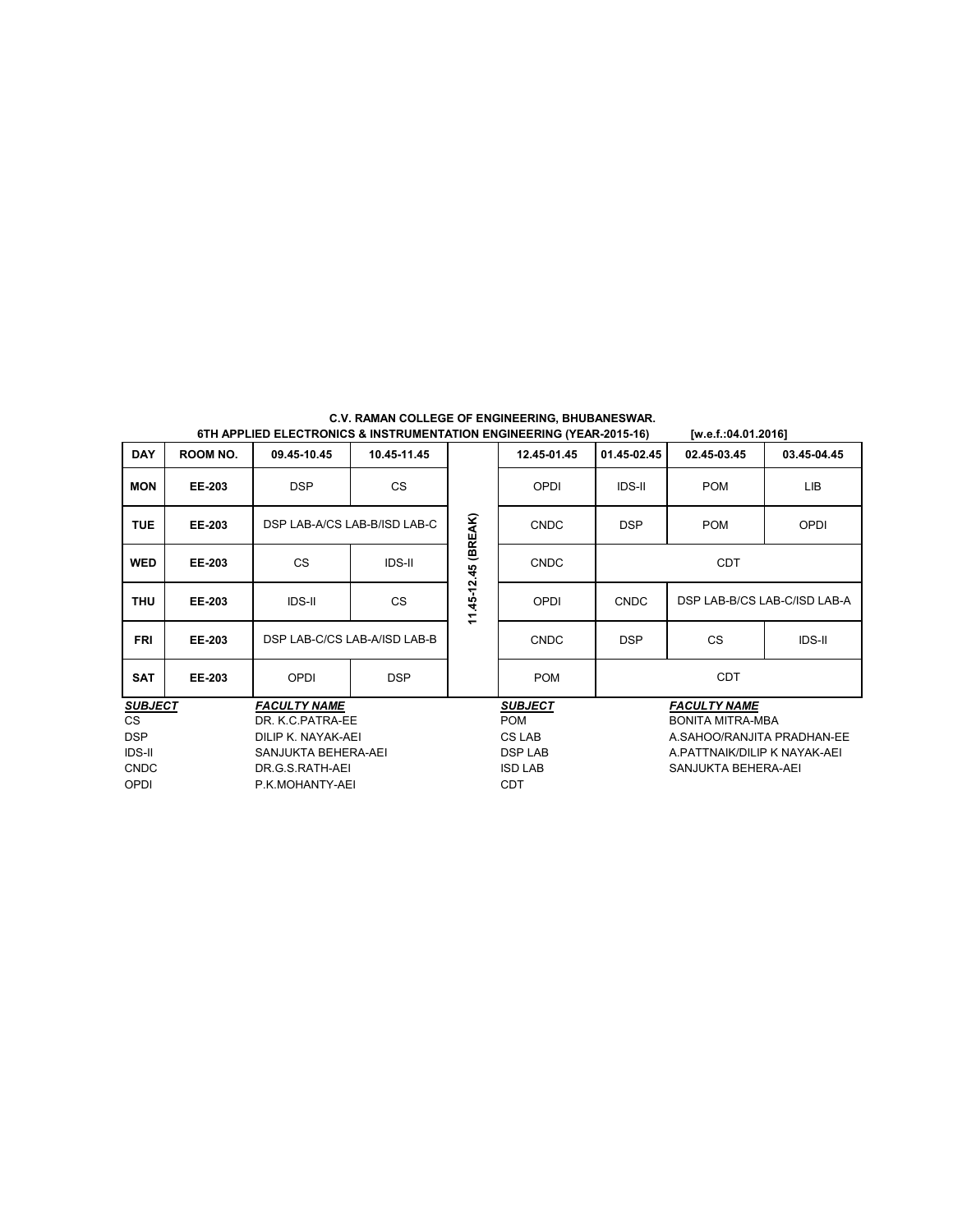| <b>DAY</b>     | ROOM NO.      | 09.45-10.45                      | 10.45-11.45 |                    | 12.45-01.45     | 01.45-02.45 | 02.45-03.45             | 03.45-04.45                     |  |
|----------------|---------------|----------------------------------|-------------|--------------------|-----------------|-------------|-------------------------|---------------------------------|--|
| <b>MON</b>     | <b>CE-001</b> | <b>DSS</b>                       | <b>OE</b>   |                    | TE-II           | <b>POM</b>  |                         | DDSS LAB-A/EE LAB-B/TE-II LAB-C |  |
| <b>TUE</b>     | <b>CE-001</b> | <b>POM</b>                       | <b>DSS</b>  | ΆK)<br>(BRE)       | SA-II (DS)      | IE          |                         | DDSS LAB-B/EE LAB-C/TE-II LAB-A |  |
| <b>WED</b>     | <b>CE-001</b> | <b>OE</b>                        | SA-II (BKR) | 45                 | ΙE              | LIB/TUT     |                         | DDSS LAB-C/EE LAB-A/TE-II LAB-B |  |
| <b>THU</b>     | <b>CE-001</b> | TE-II                            | <b>OE</b>   | ี<br>$\frac{1}{2}$ | <b>DSS</b>      | SA-II (DS)  |                         | GIS/RS LAB-A/STAAD PRO LAB-B    |  |
| <b>FRI</b>     | <b>CE-001</b> | TE-II                            | <b>POM</b>  | ᠆<br>$\div$        | IE              | <b>DSS</b>  |                         | GIS/RS LAB-B/STAAD PRO LAB-A    |  |
| <b>SAT</b>     | <b>CE-001</b> | SA-II(BKR)                       | TE-II       |                    | <b>OE</b>       | IE          | STAAD PRO LAB-()/LIB    |                                 |  |
| <b>SUBJECT</b> |               | <b>FACULTY NAME</b>              |             |                    | <b>SUBJECT</b>  |             | <b>FACULTY NAME</b>     |                                 |  |
| <b>DSS</b>     |               | NF-2-CE                          |             |                    | IE              |             | SSM-CE                  |                                 |  |
| OE.            |               | DR. T.N.SINGH-MATH               |             |                    | TE-II           |             | NF-1-CE                 |                                 |  |
| SA-II          |               | <b>BIJAY K RATH/DEBASREEE-CE</b> |             |                    | <b>POM</b>      |             | <b>BONITA MITRA-MBA</b> |                                 |  |
| EE LAB         |               | A BOHIDAR/S.SAHOO-CE             |             |                    | <b>DDSS LAB</b> |             | $NF-2-CE$               |                                 |  |
| TE-II LAB      |               | S.SEN/NF-CE                      |             |                    |                 |             |                         |                                 |  |

# **C.V. RAMAN COLLEGE OF ENGINEERING, BHUBANESWAR. 6TH CIVIL ENGINEERING (YEAR-2015-16) [w.e.f.:04.01.2016]**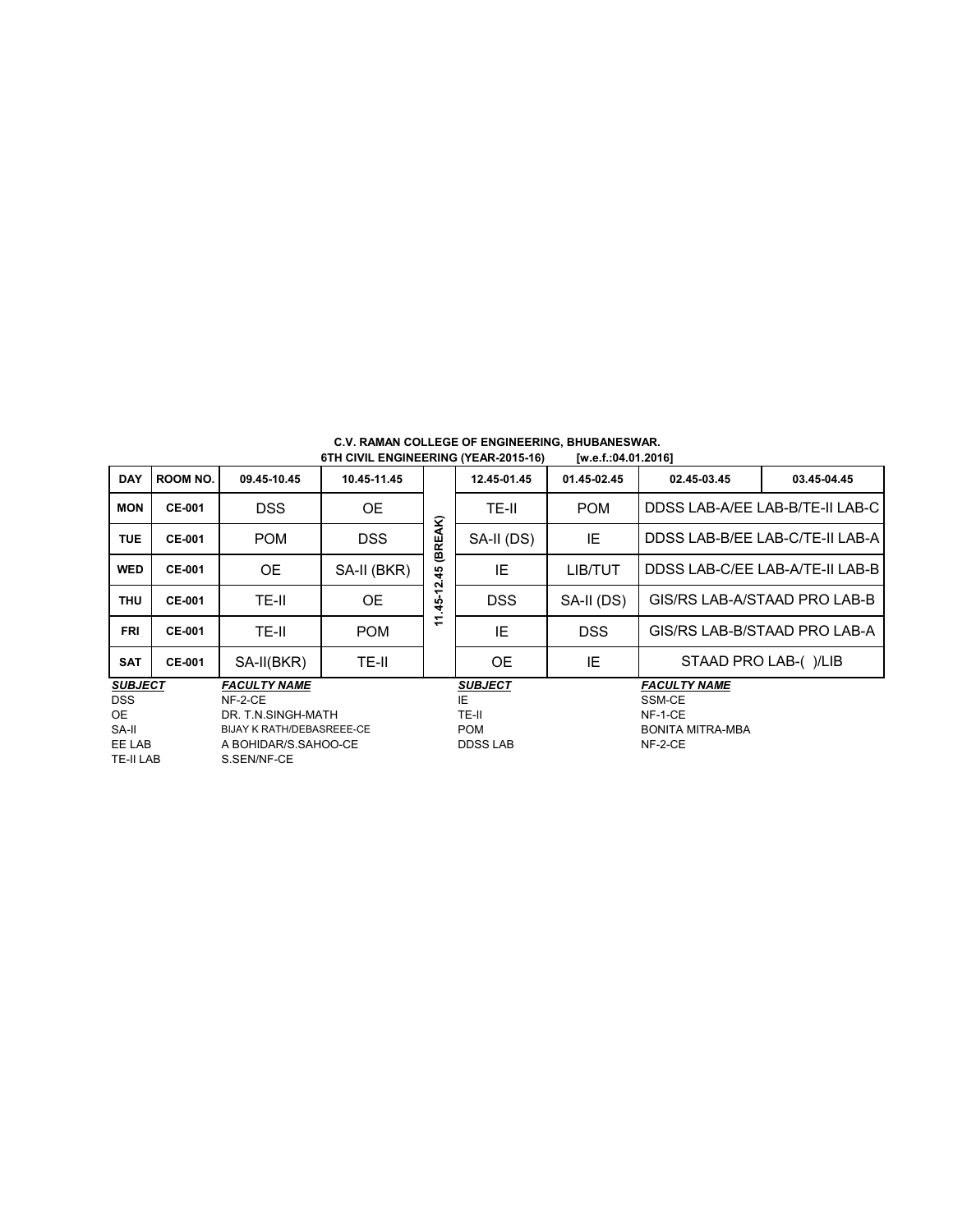| <b>DAY</b>                                                        | ROOM NO.                                                                                                                                   | 09.45-10.45 | 10.45-11.45                    | 11.45-12.45 |                                                                 | 01.45-02.45 | 02.45-03.45                                                                                  | 03.45-04.45         |
|-------------------------------------------------------------------|--------------------------------------------------------------------------------------------------------------------------------------------|-------------|--------------------------------|-------------|-----------------------------------------------------------------|-------------|----------------------------------------------------------------------------------------------|---------------------|
| <b>MON</b>                                                        | <b>ME-006</b>                                                                                                                              | <b>CRE</b>  | MT-II                          | MT-II       |                                                                 | PPT (HM)/TP | PDC                                                                                          | <b>BT</b>           |
| <b>TUE</b>                                                        | <b>ME-006</b>                                                                                                                              | <b>POM</b>  | <b>PDC</b>                     | PPT(HM)/TP  | (BREAK)                                                         | <b>CRE</b>  | BT (HM)                                                                                      | LIB                 |
| <b>WED</b>                                                        | <b>ME-006</b>                                                                                                                              | MT-II       | <b>CRE</b><br>PPT(HM)/TP<br>45 |             |                                                                 | <b>POM</b>  |                                                                                              | PDC LAB-A/CRE LAB-B |
| <b>THU</b>                                                        | <b>ME-006</b>                                                                                                                              | PDC         | PDC LAB-B/CAD LAB-A            |             |                                                                 | BT (HM)     | PPT(HM/TP                                                                                    |                     |
| <b>FRI</b>                                                        | <b>ME-006</b>                                                                                                                              | <b>POM</b>  | MT-II                          | <b>CRE</b>  | $12.45 - 01$                                                    | <b>PDC</b>  |                                                                                              | CRE LAB-A/CAD LAB-B |
| <b>SAT</b>                                                        | <b>XXX</b>                                                                                                                                 |             | <b>CDT</b>                     |             |                                                                 |             | <b>CDT</b>                                                                                   |                     |
| <b>SUBJECT</b><br><b>POM</b><br>ВT<br><b>PPT</b><br>CAD LAB<br>ТP | <b>FACULTY NAME</b><br>DR. TULIKA SINGH-MBA<br>NF-CL<br>DR. D. GHOSAL/DR. R. SWAIN-CL<br><b>GAUTAM GANESHAN/NF-CL</b><br>RUMI CHAUDHARY-CL |             |                                |             | <b>SUBJECT</b><br>CRE & LAB<br>MT-II<br>PDC & LAB<br><b>CDT</b> |             | <b>FACULTY NAME</b><br><b>VIVEK SINGH-CL</b><br>DR. RANJITA SWAIN-CL<br>RUDRA N MOHAPATRA-CL |                     |

| C.V. RAMAN COLLEGE OF ENGINEERING, BHUBANESWAR. |  |                     |
|-------------------------------------------------|--|---------------------|
| 6TH CHEMICAL ENGINEERING (YEAR-2015-16)         |  | [w.e.f.:04.01.2016] |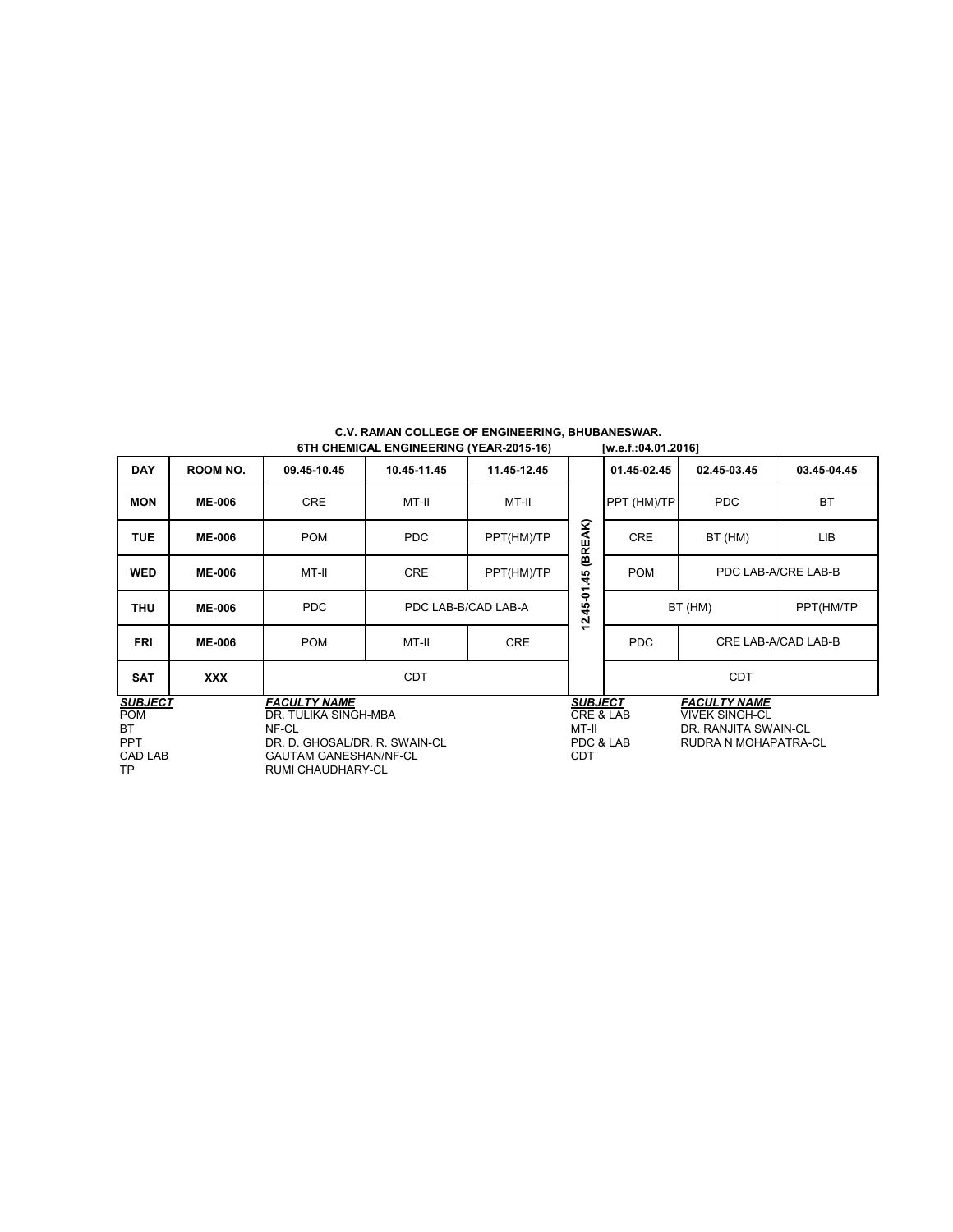| <b>DAY</b>     | <b>ROOM NO.</b> | 09.45-10.45               | 10.45-11.45               |                         | 12.45-01.45     | 01.45-02.45 | 02.45-03.45               | 03.45-04.45               |  |  |
|----------------|-----------------|---------------------------|---------------------------|-------------------------|-----------------|-------------|---------------------------|---------------------------|--|--|
| <b>MON</b>     | <b>CS-205</b>   |                           | <b>CDT</b>                |                         | <b>BREAK</b>    | <b>OS</b>   | CE.                       | <b>MPMC</b>               |  |  |
| <b>TUE</b>     | <b>CS-205</b>   |                           | <b>CDT</b>                |                         | <b>BREAK</b>    | <b>CE</b>   |                           | OS LAB-B/MPMC LAB-C/SEM-A |  |  |
| <b>WED</b>     | <b>CS-205</b>   | <b>POM</b><br><b>MPMC</b> |                           |                         | <b>IWT</b>      | <b>CD</b>   | OS LAB-C/MPMC LAB-A/SEM-B |                           |  |  |
| <b>THU</b>     | <b>CS-205</b>   | <b>POM</b>                | $-12.45$<br><b>MPMC</b>   |                         | <b>IWT</b>      | <b>CE</b>   | <b>CD</b>                 | <b>OS</b>                 |  |  |
| FRI            | <b>CS-205</b>   |                           | OS LAB-A/MPMC LAB-B/SEM-C | (BREAK)<br>٦ę<br>Ļ<br>ᅮ | <b>OS</b>       | CD          | <b>IWT</b>                | <b>LIB</b>                |  |  |
| <b>SAT</b>     | <b>CS-205</b>   | <b>IWT</b>                | OS.                       |                         | <b>POM</b>      | <b>MPMC</b> | <b>CD</b>                 | <b>CE</b>                 |  |  |
| <b>SUBJECT</b> |                 | <b>FACULTY NAME</b>       |                           |                         | <b>SUBJECT</b>  |             | <b>FACULTY NAME</b>       |                           |  |  |
| <b>MPMC</b>    |                 | DILIP K. NAYAK-AEI        |                           |                         | <b>IWT</b>      |             | DEVPRIYA PANDA-CSE        |                           |  |  |
| <b>CE</b>      |                 | SATYABRATA BISWAL-ETC     |                           |                         | OS LAB          |             | SWAGAT R SAHOO-CSE        |                           |  |  |
| CD.            |                 | SHREELA DASH-CSE          |                           |                         | <b>MPMC LAB</b> |             | DILIP K. NAYAK-AEI        |                           |  |  |
| <b>POM</b>     |                 | DR. TULIKA SINGH-MBA      |                           |                         | <b>SEMINAR</b>  |             | SS/KCJ/PN-CSE             |                           |  |  |
| OS.            |                 | SWAGAT R SAHOO-CSE        |                           |                         | <b>CDT</b>      |             |                           |                           |  |  |

## **C.V. RAMAN COLLEGE OF ENGINEERING, BHUBANESWAR. 6TH COMPUTER SCIENCE & ENGINEERING-SECTION-1 (YEAR-2015-16) [w.e.f.:04.01.2016]**

### **C.V. RAMAN COLLEGE OF ENGINEERING, BHUBANESWAR. 6TH COMPUTER SCIENCE & ENGINEERING-SECTION-2 (YEAR-2015-16) [w.e.f.:04.01.2016]**

| 6TH COMPUTER SCIENCE & ENGINEERING-SECTION-2 (YEAR-2015-16)<br>[W.e.t.:04.01.2016] |                             |                          |             |                       |                           |             |                     |                           |  |  |  |
|------------------------------------------------------------------------------------|-----------------------------|--------------------------|-------------|-----------------------|---------------------------|-------------|---------------------|---------------------------|--|--|--|
| <b>DAY</b>                                                                         | ROOM NO.                    | 09.45-10.45              | 10.45-11.45 |                       | 12.45-01.45               | 01.45-02.45 | 02.45-03.45         | 03.45-04.45               |  |  |  |
| <b>MON</b>                                                                         | <b>CS-204</b>               | CE.                      | CD          | 1.45-12.45<br>(BREAK) | OS LAB-A/MPMC LAB-B/SEM-C |             | <b>POM</b>          | <b>IWT</b>                |  |  |  |
| <b>TUE</b>                                                                         | <b>CS-204</b>               | <b>IWT</b>               | <b>POM</b>  | Ξ                     | <b>CD</b>                 | <b>MPMC</b> | <b>OS</b>           | <b>CE</b>                 |  |  |  |
| <b>WED</b>                                                                         | <b>CS-204</b>               |                          | <b>CDT</b>  |                       | <b>BREAK</b>              | <b>CD</b>   | <b>IWT</b>          | <b>MPMC</b>               |  |  |  |
| <b>THU</b>                                                                         | <b>CS-204</b>               | <b>CDT</b>               |             |                       | <b>BREAK</b>              | <b>OS</b>   |                     | OS LAB-B/MPMC LAB-C/SEM-A |  |  |  |
| <b>FRI</b>                                                                         | <b>CS-204</b>               | <b>MPMC</b>              | <b>OS</b>   | $45 -$                | CE.                       | <b>CD</b>   |                     | OS LAB-C/MPMC LAB-A/SEM-B |  |  |  |
| <b>SAT</b>                                                                         | <b>CS-204</b>               | <b>POM</b>               | CE          | ちょ                    | <b>MPMC</b>               | <b>IWT</b>  | OS.                 | LIB                       |  |  |  |
| <b>SUBJECT</b>                                                                     |                             | <b>FACULTY NAME</b>      |             |                       | <b>SUBJECT</b>            |             | <b>FACULTY NAME</b> |                           |  |  |  |
| <b>MPMC</b>                                                                        |                             | J.D. PRADHAN-ETC         |             |                       | <b>IWT</b>                |             | SASMITA PARIDA-CSE  |                           |  |  |  |
| CE                                                                                 |                             | TAPASWINI PATTANAIKL-ETC |             |                       | OS LAB                    |             | DR. B.PATI-CSE      |                           |  |  |  |
| CD.                                                                                | <b>SUKANTA K BISOYI-CSE</b> |                          |             |                       | <b>MPMC LAB</b>           |             | J.D. PRADHAN-ETC    |                           |  |  |  |
| <b>POM</b>                                                                         | DR. TULIKA SINGH-MBA        |                          |             |                       | <b>SEMINAR</b>            |             | SCN/SM/SP-CSE       |                           |  |  |  |
| OS.                                                                                | DR. B.PATI-CSE              |                          |             |                       | <b>CDT</b>                |             |                     |                           |  |  |  |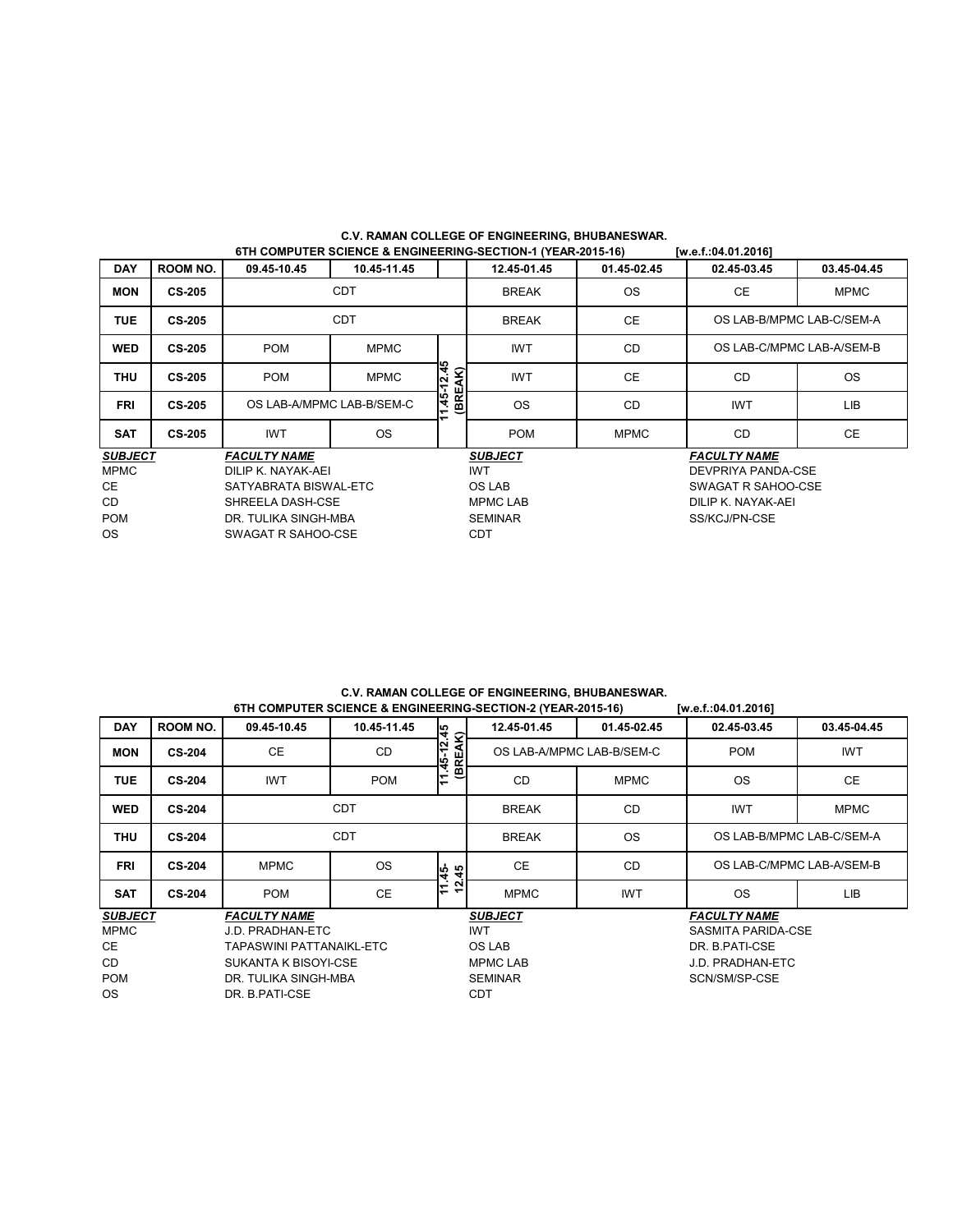|                       |                 |                               | 01 TELECTRICAL ENGINEERING-SECTION-TITEAR-2013-10) |                               |                                  | W.E.I04.01.2010 |                          |                                   |
|-----------------------|-----------------|-------------------------------|----------------------------------------------------|-------------------------------|----------------------------------|-----------------|--------------------------|-----------------------------------|
| <b>DAY</b>            | <b>ROOM NO.</b> | 09.45-10.45                   | 10.45-11.45                                        |                               | 12.45-01.45                      | 01.45-02.45     | 02.45-03.45              | 03.45-04.45                       |
| <b>MON</b>            | <b>EE-102</b>   | <b>EMT</b>                    | ED                                                 |                               | TD                               | <b>OE</b>       |                          | MPMC LAB-C/MDS LAB-B/ED LAB-<br>A |
| <b>TUE</b>            | <b>EE-102</b>   | ED                            | <b>EMT</b>                                         | AK)<br>REJ                    | <b>CNDC</b>                      | TD              | <b>LIB</b>               | LIB                               |
| <b>WED</b>            | <b>EE-102</b>   | <b>MPMC</b>                   | <b>CNDC</b>                                        | e<br>45                       | ED                               | <b>OE</b>       |                          | <b>CDT</b>                        |
| THU                   | <b>EE-102</b>   | <b>EMT</b>                    | <b>MPMC</b>                                        | N<br>۳<br>$\ddot{a}$          | MPMC LAB-A/MDS LAB-C/ED<br>LAB-B |                 | <b>ED</b>                | <b>OE</b>                         |
| <b>FRI</b>            | <b>EE-102</b>   |                               | <b>CDT</b>                                         | ᅮ<br>$\overline{\phantom{0}}$ | <b>EMT</b>                       | TD              | <b>CNDC</b>              | <b>MPMC</b>                       |
| <b>SAT</b>            | <b>EE-102</b>   | TD                            | OE                                                 |                               | MPMC LAB-B/MDS LAB-A/ED<br>LAB-C |                 | <b>MPMC</b>              | <b>CNDC</b>                       |
| <b>SUBJECT</b>        |                 | <b>FACULTY NAME</b>           |                                                    |                               | <b>SUBJECT</b>                   |                 | <b>FACULTY NAME</b>      |                                   |
| EMT                   |                 | SANGRAM K MOHAPATRA-EE        |                                                    | ED & LAB                      |                                  |                 | KAIBALYA P. PANDA-EE     |                                   |
| TD                    |                 | S B SAHOO-EE                  |                                                    |                               | OE.                              |                 | DR. ASHUTOSH MAHATO-MATH |                                   |
| <b>MPMC &amp; LAB</b> |                 | <b>TAPASWINI PATTNAIK-ETC</b> |                                                    |                               | MDS LAB-A                        |                 | A SAHOO-EE               |                                   |
| <b>CNDC</b>           |                 | <b>MONALISHA MISHRA-CSE</b>   |                                                    |                               | <b>MDS LAB-B</b>                 |                 | A A MOHAPATRA-EE         |                                   |
| <b>CDT</b>            |                 |                               |                                                    |                               | <b>MDS LAB-C</b>                 |                 | P DASH-EE                |                                   |

**C.V. RAMAN COLLEGE OF ENGINEERING, BHUBANESWAR. 6TH ELECTRICAL ENGINEERING-SECTION-1 (YEAR-2015-16)** 

# **C.V. RAMAN COLLEGE OF ENGINEERING, BHUBANESWAR.**

|                       | 6TH ELECTRICAL ENGINEERING-SECTION-2 (YEAR-2015-16)<br>[w.e.f.:04.01.2016] |                               |             |                                  |                         |             |                      |             |  |  |  |
|-----------------------|----------------------------------------------------------------------------|-------------------------------|-------------|----------------------------------|-------------------------|-------------|----------------------|-------------|--|--|--|
| <b>DAY</b>            | <b>ROOM NO.</b>                                                            | 09.45-10.45                   | 10.45-11.45 |                                  | 12.45-01.45             | 01.45-02.45 | 02.45-03.45          | 03.45-04.45 |  |  |  |
| <b>MON</b>            | <b>EE 102</b>                                                              | MPMC LAB-A/MDS LAB-B/ED LAB-C |             |                                  | <b>CDT</b>              |             | ED                   | <b>OE</b>   |  |  |  |
| <b>TUE</b>            | <b>CS-303A/EE</b><br>102                                                   | <b>EMT</b>                    | <b>OE</b>   | AK)<br><b>GRE</b>                | MPMC LAB-B/MDS LAB-C/ED | LAB-A       | <b>CNDC (EE 102)</b> | TD (EE 102) |  |  |  |
| <b>WED</b>            | <b>CS-303A</b><br><b>CNDC</b><br><b>MPMC</b>                               |                               | ម្          | MPMC LAB-C/MDS LAB-A/ED<br>LAB-B |                         | TD          | ED.                  |             |  |  |  |
| THU                   | <b>EE 201</b>                                                              | <b>MPMC</b>                   | <b>EMT</b>  | ี<br>ᡪ<br>45                     | <b>CDT</b>              |             | <b>LIB</b>           | LIB         |  |  |  |
| <b>FRI</b>            | <b>CS-303A</b>                                                             | ED                            | <b>CNDC</b> | ᠆<br>$\overline{\phantom{0}}$    | <b>OE</b>               | TD          | <b>MPMC</b>          | <b>EMT</b>  |  |  |  |
| <b>SAT</b>            | <b>CS-303A</b>                                                             | <b>MPMC</b>                   | TD          |                                  | <b>OE</b>               | ED          | <b>EMT</b>           | <b>CNDC</b> |  |  |  |
| <b>SUBJECT</b>        |                                                                            | <b>FACULTY NAME</b>           |             |                                  | <b>SUBJECT</b>          |             | <b>FACULTY NAME</b>  |             |  |  |  |
| <b>EMT</b>            |                                                                            | <b>BIRESH K. DAKUA-EE</b>     |             |                                  | ED LAB-A                |             | A A MOHAPATRA-EE     |             |  |  |  |
| TD                    |                                                                            | R BALABANTARAY-EE             |             |                                  | OE.                     |             | A.K. BISWAL-MATH     |             |  |  |  |
| <b>MPMC &amp; LAB</b> |                                                                            | SURANJANA VERMA-ETC           |             |                                  | MDS LAB-A & B           |             | A SAHOO-EE           |             |  |  |  |
| <b>CNDC</b>           |                                                                            | SUVENDU C. NAYAK-CSE          |             |                                  | MDS LAB-C               |             | P DASH-EE            |             |  |  |  |
|                       | ED & LAB-B & C                                                             | S P SAHOO-EE                  |             |                                  | <b>CDT</b>              |             |                      |             |  |  |  |

## **C.V. RAMAN COLLEGE OF ENGINEERING, BHUBANESWAR. 6TH ELECTRICAL ENGINEERING-SECTION-3 (YEAR-2015-16) [w.e.f.:04.01.2016]**

| <b>DAY</b>            | <b>ROOM NO.</b>         | 09.45-10.45                   | 10.45-11.45         |                  | 12.45-01.45                      | 01.45-02.45  | 02.45-03.45             | 03.45-04.45 |
|-----------------------|-------------------------|-------------------------------|---------------------|------------------|----------------------------------|--------------|-------------------------|-------------|
| <b>MON</b>            | <b>CS303A</b>           | TD                            | ED                  |                  | <b>EMT</b>                       | <b>CNDC</b>  | LIB                     | LIB         |
| <b>TUE</b>            | <b>BS401/EE101</b><br>A | <b>MPMC (BS401)</b>           | <b>CNDC (BS401)</b> | AK)              | <b>ED</b>                        | OE           | <b>TD</b>               | <b>EMT</b>  |
| <b>WED</b>            | EE101/EE102             | <b>CDT</b>                    |                     | (BRE)<br>45      | <b>CNDC (EE101)</b>              | ED (EE101)   | MPMC (EE102)            | OE (EE102)  |
| <b>THU</b>            | <b>EE101</b>            | ED LAB-A/MDS LAB-C/MPMC LAB-B |                     | $-45 - 12$       | TD                               | <b>OE</b>    | <b>EMT</b>              | <b>MPMC</b> |
| <b>FRI</b>            | <b>BS102</b>            | <b>CNDC</b>                   | <b>OE</b>           | Ξ                | MPMC LAB-C/MDS LAB-A/ED<br>LAB-B |              | <b>CDT</b>              |             |
| <b>SAT</b>            | <b>EE 201</b>           | MPMC LAB-A/MDS LAB-B/ED LAB-C |                     |                  | <b>EMT</b>                       | <b>MPMC</b>  | TD                      | ED          |
| <b>SUBJECT</b>        |                         | <b>FACULTY NAME</b>           |                     |                  | <b>SUBJECT</b>                   |              | <b>FACULTY NAME</b>     |             |
| <b>EMT</b>            | P C NAYAK-EE            |                               |                     |                  | 0E                               |              | DR. INDIRA ROUTRAY-MATH |             |
| TD                    | <b>B S DASH-EE</b>      |                               |                     | <b>MDS LAB-A</b> |                                  | J K SAHOO-EE |                         |             |
| <b>MPMC &amp; LAB</b> |                         | <b>SWASAT K RAM-ETC</b>       |                     |                  | <b>MDS LAB-B</b>                 |              | <b>B BISWAL-EE</b>      |             |
| <b>CNDC</b>           |                         | KHITISH GADNAYAK-CSE          |                     |                  | <b>MDS LAB-C</b>                 |              | P C NAYAK-EE            |             |
|                       |                         |                               |                     |                  |                                  |              |                         |             |
| ED                    | ANUP KUMAR-EE           |                               |                     | <b>CDT</b>       |                                  |              |                         |             |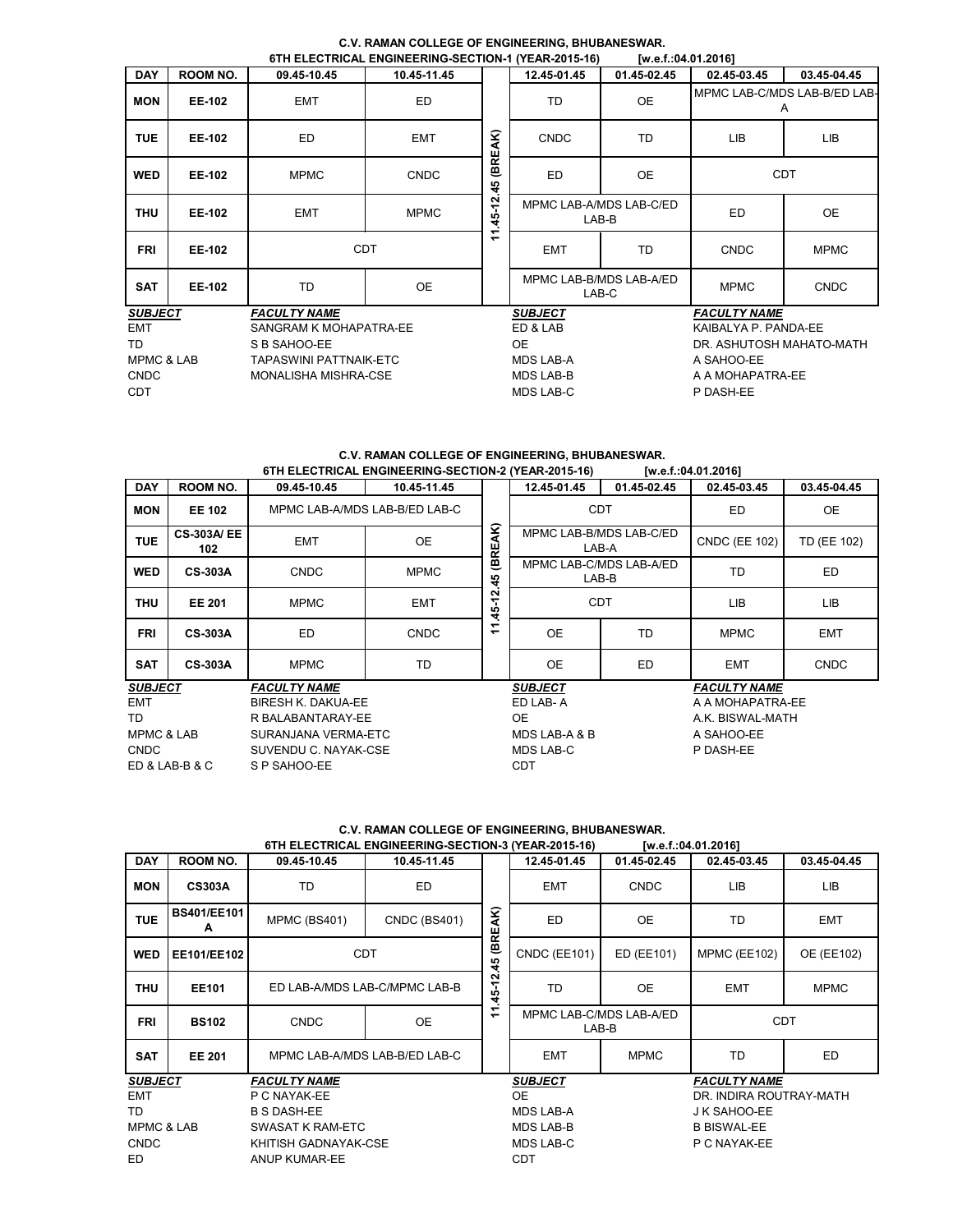|                |                     |                              | 6TH ELECTRONICS & TELECOMMUNICATION ENGINEERING-SECTION-1 (YEAR-2015-16) |            |                 |                              | [w.e.f.:04.01.2016] |                        |
|----------------|---------------------|------------------------------|--------------------------------------------------------------------------|------------|-----------------|------------------------------|---------------------|------------------------|
| <b>DAY</b>     | <b>ROOM NO.</b>     | 09.45-10.45                  | 10.45-11.45                                                              |            | 12.45-01.45     | 01.45-02.45                  | 02.45-03.45         | 03.45-04.45            |
| <b>MON</b>     | EE-202              | <b>DSP</b>                   | <b>OS</b>                                                                |            |                 | ROB-A/VLSI-B/CE LAB-C        | <b>EES</b>          | <b>DCT</b>             |
| <b>TUE</b>     | EE-202              | <b>EES</b>                   | МC                                                                       | (BREAK)    | R&TV            | <b>DSP</b>                   | <b>DCT</b>          | <b>XXX</b>             |
| <b>WED</b>     | EE-202              |                              | DCT LAB-A/DSP LAB-C/CE LAB-B                                             | 45         | <b>MC</b>       | <b>OS</b>                    | <b>DSP</b>          | R&TV                   |
| <b>THU</b>     | EE-202              | <b>DCT</b>                   | МC                                                                       | $-45 - 12$ |                 | ROB-B/DSP LAB-A/DCT LAB-C    | <b>OS</b>           | <b>XXX</b>             |
| <b>FRI</b>     | EE-202              |                              | DCT LAB-B/VLSI-C/CE LAB-A                                                | ᠆<br>÷     | <b>EES</b>      | <b>DSP</b>                   | R&TV                | XXX.                   |
| <b>SAT</b>     | EE-202              | МC                           | R&TV                                                                     |            | <b>DCT</b>      | <b>OS</b>                    |                     | ROB-C/VLSI-A/DSP LAB-B |
| <b>SUBJECT</b> |                     | <b>FACULTY NAME</b>          |                                                                          |            | <b>SUBJECT</b>  | <b>FACULTY NAME</b>          |                     |                        |
| <b>DCT</b>     |                     | <b>GYANJYOTI ROUTRAY-ETC</b> |                                                                          |            | DCT LAB         | <b>GYANJYOTI ROUTRAY-ETC</b> |                     |                        |
| <b>DSP</b>     | SUCHITA SARANGI-ETC |                              |                                                                          |            | <b>DSP LAB</b>  | SUCHITA SARANGI-ETC          |                     |                        |
| R&TV           | KABITA AGARWAL-ETC  |                              |                                                                          |            | CE LAB          | KABITA AGARWAL-ETC           |                     |                        |
| <b>OS</b>      | AMARDEEP DAS-IT     |                              |                                                                          |            | <b>ROBOTICS</b> |                              |                     |                        |
| МC             | SOUMYA MISHRA-ETC   |                              |                                                                          |            | <b>VLSI</b>     |                              |                     |                        |
| EES            |                     | DR. P. MOHAPATRA-CHE         |                                                                          |            |                 |                              |                     |                        |

# **C.V. RAMAN COLLEGE OF ENGINEERING, BHUBANESWAR.**

# **C.V. RAMAN COLLEGE OF ENGINEERING, BHUBANESWAR.**

|                                       | 6TH ELECTRONICS & TELECOMMUNICATION ENGINEERING-SECTION-2 (YEAR-2015-16)<br>Tw.e.f.:04.01.20161 |                         |                                                                          |             |                 |                         |                           |                           |  |  |  |  |  |
|---------------------------------------|-------------------------------------------------------------------------------------------------|-------------------------|--------------------------------------------------------------------------|-------------|-----------------|-------------------------|---------------------------|---------------------------|--|--|--|--|--|
| <b>DAY</b>                            | <b>ROOM NO.</b>                                                                                 | 09.45-10.45             | 10.45-11.45                                                              |             | 12.45-01.45     | 01.45-02.45             | 02.45-03.45               | 03.45-04.45               |  |  |  |  |  |
| <b>MON</b>                            | EE-301                                                                                          |                         | DCT LAB-A/DSP LAB-B/CE LAB-C                                             |             | EEC             | <b>DCT</b>              | MC.                       | <b>XXX</b>                |  |  |  |  |  |
| <b>TUE</b>                            | EE-301                                                                                          |                         | DCT LAB-B/VLSI-C/CE LAB-A                                                | (BREAK)     | <b>DSP</b>      | <b>EES</b>              | <b>DCT</b>                | <b>XXX</b>                |  |  |  |  |  |
| <b>WED</b>                            | EE-301                                                                                          | MC.                     | <b>OS</b>                                                                |             | <b>DSP</b>      | R&TV                    | DCT LAB-C/DSP LAB-A/ROB-B |                           |  |  |  |  |  |
| <b>THU</b>                            | EE-301                                                                                          | <b>EES</b>              | <b>OS</b>                                                                | 11.45-12.45 | <b>MC</b>       | <b>DCT</b>              | R&TV                      | <b>LIB</b>                |  |  |  |  |  |
| <b>FRI</b>                            | EE-301                                                                                          | <b>DCT</b>              | <b>DSP</b>                                                               |             | R&TV            | <b>OS</b>               | VLSI-A/CE LAB-B/ROB-C     |                           |  |  |  |  |  |
| <b>SAT</b>                            | EE-301                                                                                          | R&TV                    | <b>DSP</b>                                                               |             |                 | ROB-A/VLSI-B/DSP LAB-C  | МC                        | <b>OS</b>                 |  |  |  |  |  |
| <b>FACULTY NAME</b><br><b>SUBJECT</b> |                                                                                                 |                         |                                                                          |             | <b>SUBJECT</b>  | <b>FACULTY NAME</b>     |                           |                           |  |  |  |  |  |
| <b>DCT</b>                            |                                                                                                 | PRADOSH K HOTA-ETC      |                                                                          |             | <b>DCT LAB</b>  | PRADOSH K HOTA-ETC      |                           |                           |  |  |  |  |  |
| <b>DSP</b>                            |                                                                                                 | APARAJITA MOHAPATRA-ETC |                                                                          |             | <b>DSP LAB</b>  | APARAJITA MOHAPATRA-ETC |                           |                           |  |  |  |  |  |
| R&TV                                  |                                                                                                 | MANOJ K PANDA-ET        |                                                                          |             | <b>CE LAB</b>   |                         |                           |                           |  |  |  |  |  |
| <b>OS</b>                             |                                                                                                 | <b>JYOTI R SWAIN-IT</b> |                                                                          |             | <b>ROBOTICS</b> |                         |                           |                           |  |  |  |  |  |
| EES                                   |                                                                                                 | DR.S.R. MISHRA-CHE      |                                                                          |             |                 |                         |                           |                           |  |  |  |  |  |
|                                       |                                                                                                 |                         |                                                                          |             |                 |                         |                           |                           |  |  |  |  |  |
|                                       |                                                                                                 |                         | C.V. RAMAN COLLEGE OF ENGINEERING, BHUBANESWAR.                          |             |                 |                         |                           |                           |  |  |  |  |  |
|                                       |                                                                                                 |                         | 6TH ELECTRONICS & TELECOMMUNICATION ENGINEERING-SECTION-3 (YEAR-2015-16) |             |                 |                         | [w.e.f.:04.01.2016]       |                           |  |  |  |  |  |
| <b>DAY</b>                            | <b>ROOM NO.</b>                                                                                 | 09.45-10.45             | 10.45-11.45                                                              |             | 12.45-01.45     | 01.45-02.45             | 02.45-03.45               | 03.45-04.45               |  |  |  |  |  |
| <b>MON</b>                            | EE-001                                                                                          | <b>DCT</b>              | <b>DSP</b>                                                               |             | <b>OS</b>       | <b>MC</b>               |                           | DCT LAB-B/DSP LAB-C/ROB-A |  |  |  |  |  |
|                                       |                                                                                                 |                         |                                                                          | Q           |                 |                         |                           |                           |  |  |  |  |  |

### **C.V. RAMAN COLLEGE OF ENGINEERING, BHUBANESWAR. 6TH ELECTRONICS & TELECOMMUNICATION ENGINEERING-SECTION-3 (YEAR-2015-16) [w.e.f.:04.01.2016]**

|                |                      |                             | 6TH ELECTRONICS & TELECOMMUNICATION ENGINEERING-SECTION-3 (TEAR-2015-16) |                 |                                   |                        | <b>IW.e.t.:04.01.2016</b>   |                           |
|----------------|----------------------|-----------------------------|--------------------------------------------------------------------------|-----------------|-----------------------------------|------------------------|-----------------------------|---------------------------|
| <b>DAY</b>     | ROOM NO.             | 09.45-10.45                 | 10.45-11.45                                                              |                 | 12.45-01.45                       | 01.45-02.45            | 02.45-03.45                 | 03.45-04.45               |
| <b>MON</b>     | EE-001               | <b>DCT</b>                  | <b>DSP</b>                                                               |                 | <b>OS</b>                         | МC                     |                             | DCT LAB-B/DSP LAB-C/ROB-A |
| <b>TUE</b>     | EE-001               | <b>DCT</b>                  | MC.                                                                      | ହ<br>∢<br>REJ   |                                   | VLSI-B/DSP LAB-A/ROB-C | <b>OS</b>                   | R&TV                      |
| <b>WED</b>     | EE-001               | <b>DCT</b>                  | R&TV                                                                     | 画<br>45         |                                   | CE LAB-C/VLSI-A/ROB-B  | <b>OS</b>                   | <b>MC</b>                 |
| THU            | EE-001               |                             | DCT LAB-A/CE LAB-B/VLSI-C                                                | ี<br>45-1       | EES                               | R&TV                   | <b>DSP</b>                  | XXX                       |
| FRI            | EE-001               | <b>DCT</b>                  | <b>EES</b>                                                               | ᠆<br>۰          | R&TV                              | <b>DSP</b>             | LIB                         | XXX.                      |
| <b>SAT</b>     | EE-001               |                             | DCT LAB-C/DSP LAB-B/CE LAB-A                                             |                 | <b>OS</b>                         | <b>DSP</b>             | <b>MC</b>                   | EES                       |
| <b>SUBJECT</b> |                      | <b>FACULTY NAME</b>         |                                                                          |                 | <b>SUBJECT</b>                    | <b>FACULTY NAME</b>    |                             |                           |
| <b>DCT</b>     |                      | DR. PRIYADARSHI KANUNGO-ETC |                                                                          |                 | DCT LAB                           |                        | DR. PRIYADARSHI KANUNGO-ETC |                           |
| <b>DSP</b>     |                      | S.MOHAPATRA-ETC             |                                                                          |                 | <b>DSP LAB</b><br>S.MOHAPATRA-ETC |                        |                             |                           |
| R&TV           |                      | J.D.PRADHAN-ETC             |                                                                          |                 | CE LAB<br>J.D.PRADHAN-ETC         |                        |                             |                           |
| <b>OS</b>      | MONALISHA MISHRA-CSE |                             |                                                                          | <b>ROBOTICS</b> |                                   |                        |                             |                           |
| MC.            | P. PANIGRAHI-ETC     |                             |                                                                          | <b>VLSI</b>     |                                   |                        |                             |                           |
| <b>EES</b>     | DR. P. MOHAPATRA-CHE |                             |                                                                          |                 |                                   |                        |                             |                           |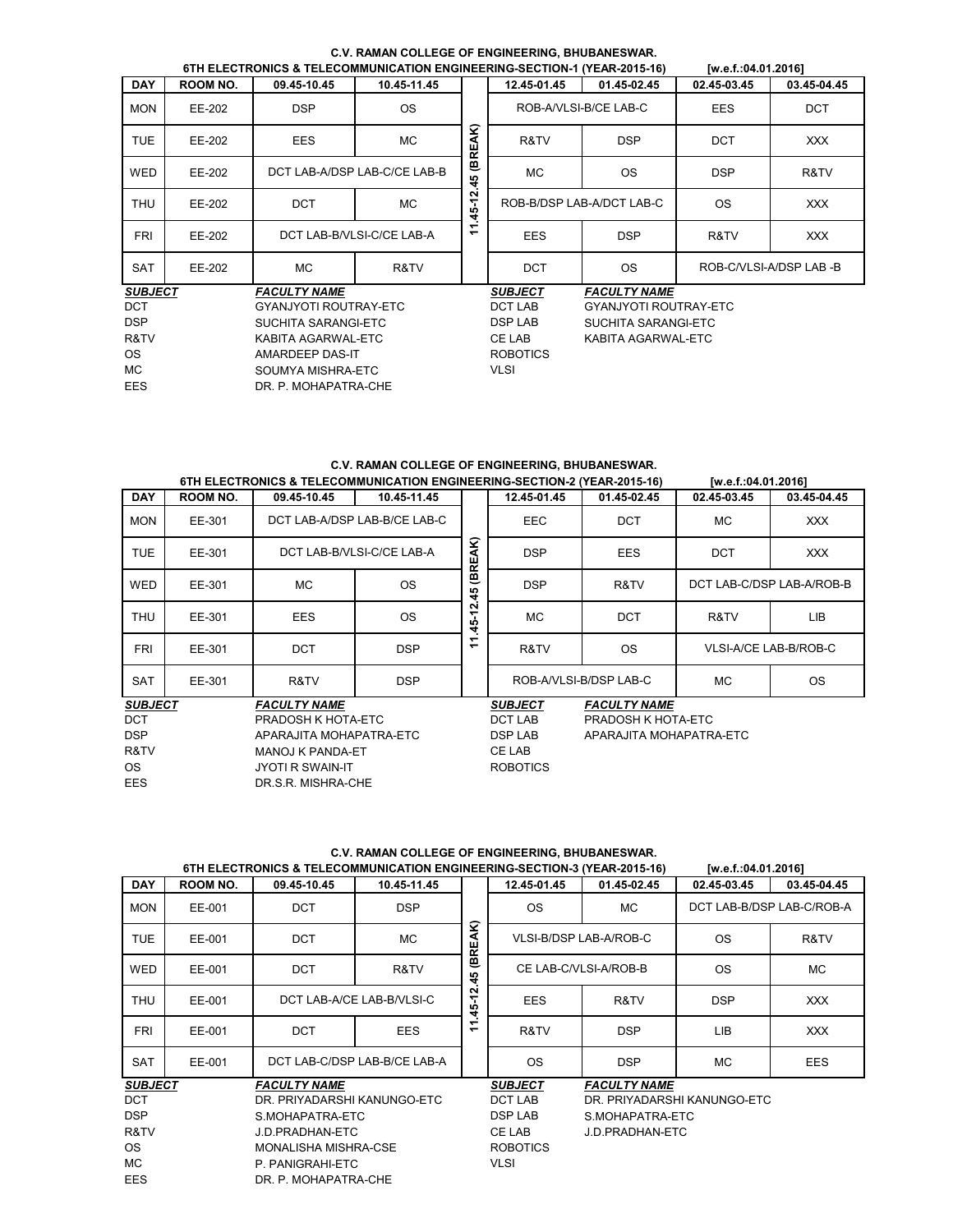| C.V. RAMAN COLLEGE OF ENGINEERING, BHUBANESWAR. |                     |
|-------------------------------------------------|---------------------|
| 6TH INFORMATION TECHNOLOGY (YEAR-2015-16)       | [w.e.f.:04.01.2016] |

| <b>DAY</b>                       | ROOM NO.      | 09.45-10.45                  | 10.45-11.45 |                | 12.45-01.45       | 01.45-02.45    | 02.45-03.45   |
|----------------------------------|---------------|------------------------------|-------------|----------------|-------------------|----------------|---------------|
| <b>MON</b>                       | CS-201/303    | OS LAB-A/SEMINAR-B/IWT LAB-C |             | (BREAK)        | POM (CS-303)      | <b>IWT</b>     | OS.           |
| <b>TUE</b>                       | CS-201/303    | OS LAB-B/SEMINAR-C/IWT LAB-A |             |                | SE (CS-303)       | CD/E-COM       | СE            |
| <b>WED</b>                       | CS-201/303    | OS LAB-C/SEMINAR-A/IWT LAB-B |             |                | CD/E-COM (CS-303) | CE.            | <b>POM</b>    |
| <b>THU</b>                       | CS-201/303    | LIB                          | LIB         | $11.45 - 12$   | SE (CS-303)       | CD/E-COM       | <b>POM</b>    |
| <b>FRI</b>                       | <b>CS-201</b> | OS.                          | <b>SE</b>   | <b>IWT</b>     | <b>BREAK</b>      | CD/E-COM       | С             |
| <b>SAT</b>                       | <b>CS-201</b> | <b>IWT</b>                   | <b>OS</b>   | <b>CE</b>      | SE (BS-404)       | <b>BREAK</b>   | С             |
| <b>FACULTY</b><br><b>SUBJECT</b> |               |                              |             | <b>SUBJECT</b> |                   | <b>FACULTY</b> |               |
| OS & LAB<br>A.K.SAHOO-IT         |               | CE.                          |             | KALYAN K BA    |                   |                |               |
| SE.                              |               | DR RACHITA MISRA-IT          |             | <b>IWT</b>     |                   |                | L.K.CHAUDHL   |
| CD.                              |               | C.K.MOHANTY-IT               |             | <b>POM</b>     |                   |                | DR. TULIKA SI |
| E-COM<br><b>B.L. PANDA-IT</b>    |               |                              | <b>CDT</b>  |                |                   |                |               |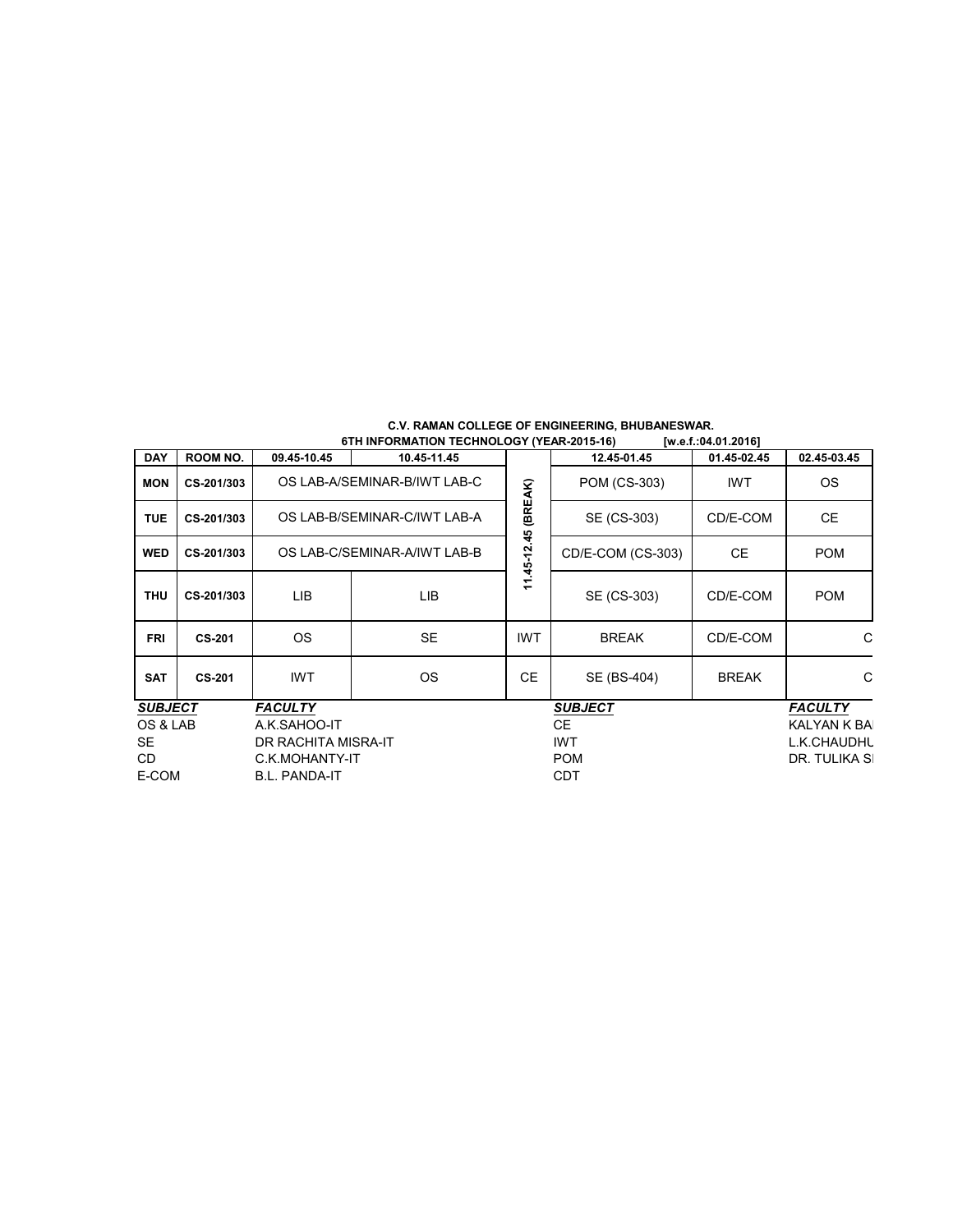| 03.45-04.45  |
|--------------|
| CE (CS-201)  |
| IWT (CS-201) |
| OS (CS-201)  |
| xxx          |
| DТ           |
| DТ           |

RIK-ETC JRY-IT INGH-MBA